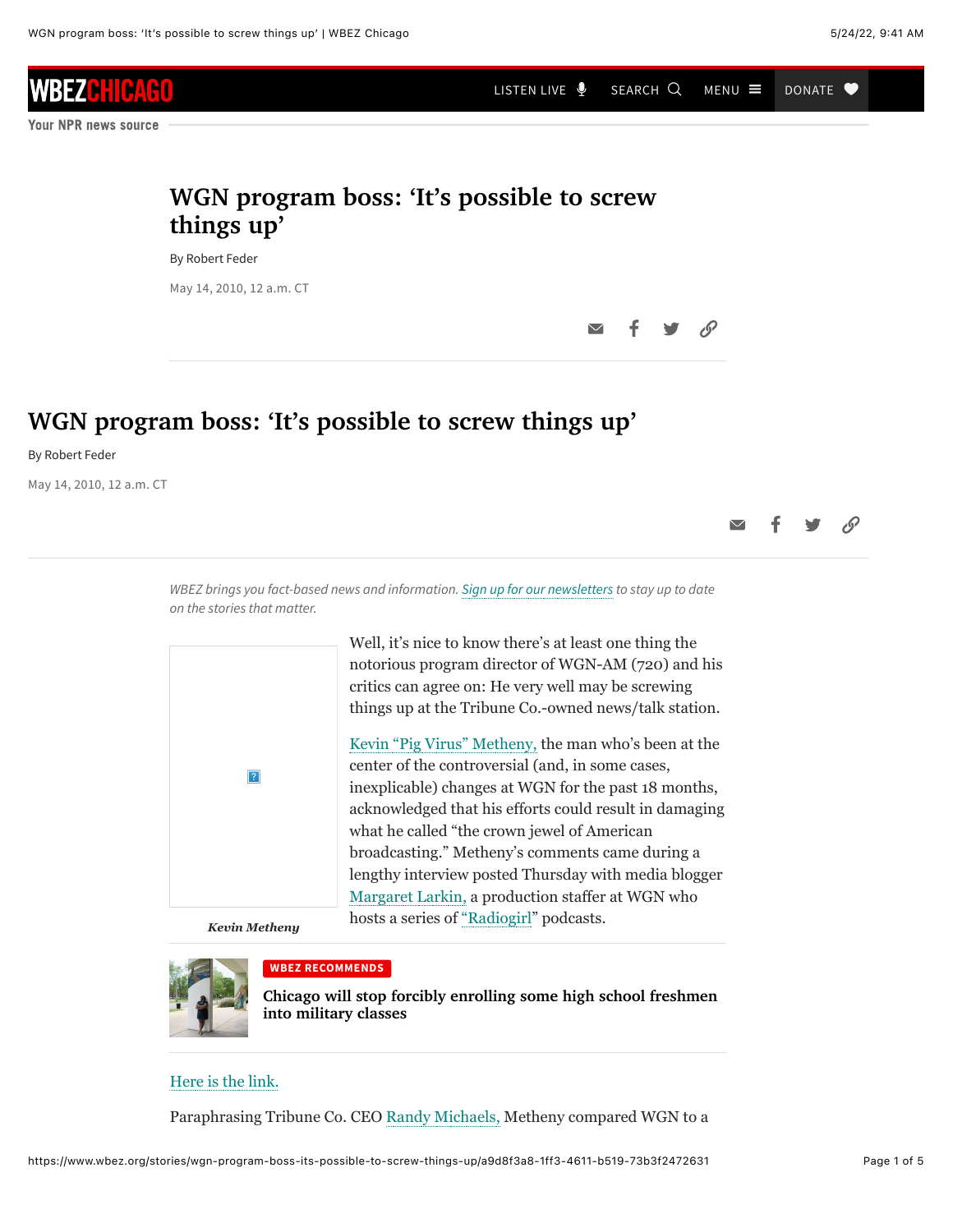fading dowager, telling Larkin: "Probably the best thing you can do for a grand old lady of AM [radio] is to buy her a new pair of shoes and take her out dancing." Of his mission at WGN, Metheny said:

"We have this incredible, indescribably meaningful crown jewel of American broadcasting, and we have the rather awesome challenge privilege — of extending her meaningful life expectancy and beginning that before she gets sick. We can tell from the vital signs that dramatic action is necessary. But you attempt to create more relevance, you attempt to create improved ratings at a place like WGN circa 2010 at some peril, because it's possible to screw things up and do damage as you attempt to take preemptive, decisive action. But all we really are trying to do is be more relevant to more people by paying more attention to the things that we can do well. We are known for news and information services, we are known for play-by-play sports, and we are known for talking about the events of the day. Those are the three things that we are focusing on doing."

Larkin didn't ask Metheny specifically how hiring an out-of-town swellhead like [Greg Jarrett](https://www.wbez.org/feder/2010/03/whos-on-first-in-radio-it-depends-on-who-keeps-score/16486) for mornings or a radio neophyte and convicted felon like [Jim Laski](https://www.wbez.org/feder/2010/03/its-criminal-wgn-expands-sports-central-into-oblivion/19061) for evenings could possibly be considered improvements. But then again, Metheny *is* her boss, so let's cut her some slack.

To his credit, Metheny did express tolerance for his critics in the blogosphere ("Some of these people seem like really bright, thoughtful individuals," he said, citing no one in particular) — even as he dismissed their criticism of his performance:



AND YOUR MEMBERSHIP

"I don't see a lot of merit to getting disturbed about somebody writing something when what they're basically doing isn't journalism, it isn't reporting. They're doing the same thing that they want to hold my feet to fire for doing, which is they basically are doing a talk show with a blog. These things are better, they're more interesting, they are richer if they tell stories  $-$  as I attempt to get our talent to  $d\sigma$   $-$  just tell fascinating stories. But you want context in a fascinating story, you want it to be colorful … you to provide some historical context, you want drama, you want heroes, you want *villains,* you want sensory experiences, you want more than just the sound, you want the taste and the smell and the texture — those things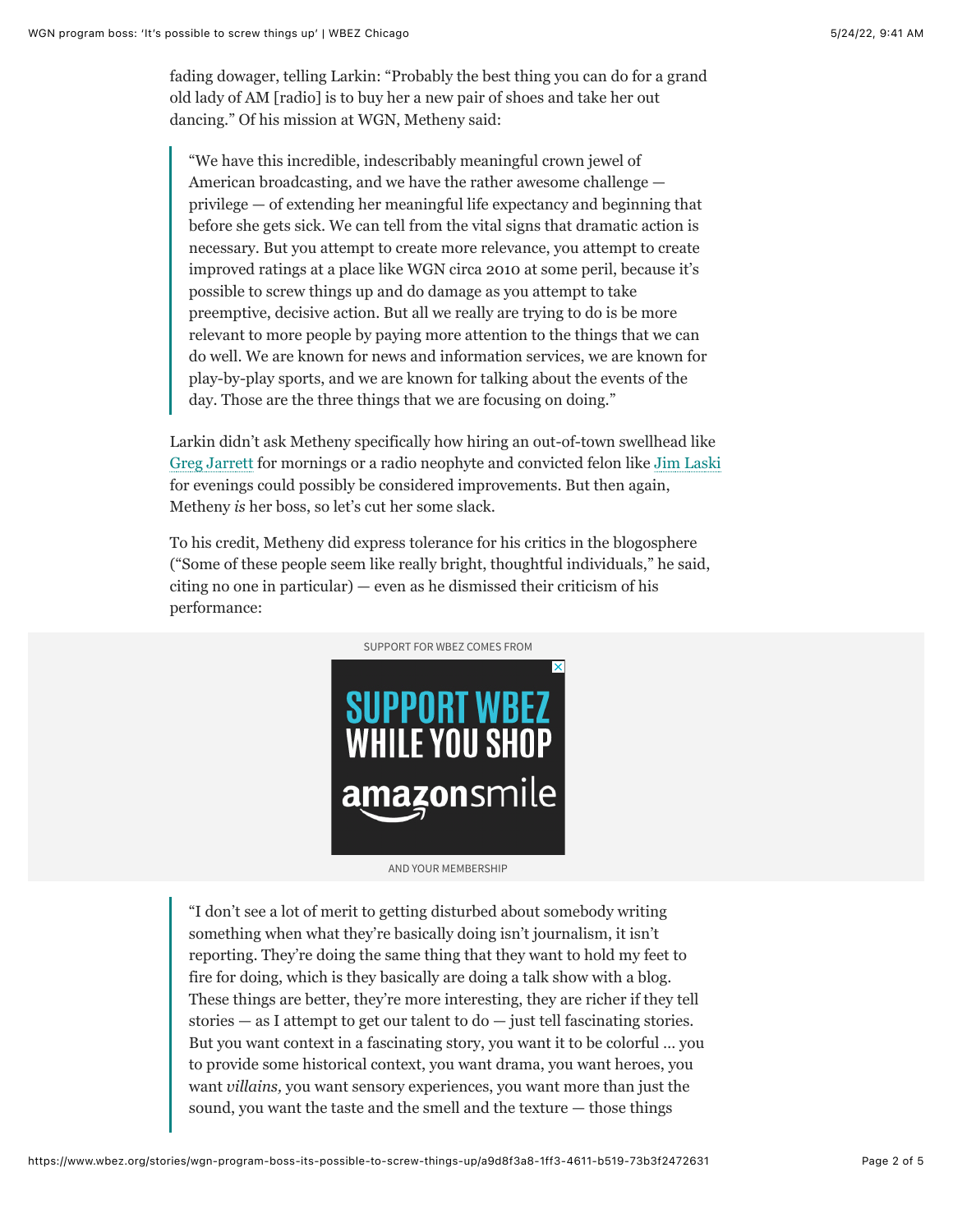make great stories. So I'm really at peace with the people who write about WGN with not only very little understanding of what we're doing or why we're doing it, but very little interest in having any understanding of what we're doing or why we're doing it. Because they need me to be Snidley Whiplash, *nyah ah ah!"*

Metheny also explained how he acquired the nickname "Pig Virus," as immortalized in [Howard Stern's](http://www.howardstern.com/) 1993 memoir *Private Parts* (and changed to "Pig Vomit" in the movie adaptation of the book). With his *s-l-o-w,* deliberate way of speaking, Metheny underscored how little he has in common with Paul Giamatti's portrayal of him in the 1997 movie "Private Parts" as a sputtering rube. Without ever uttering the nickname himself, Metheny said:

"It was something that was a device for use in a broadcast that I worked with 20-some years ago, and it served our purpose at the time… . It was the Howard Stern broadcast in the afternoon at WNBC in New York, and the purpose was to create an amusing and disgusting name to use when vilifying the 'prop boss,' which is something that's been going on in literature and theatre and broadcasting since the beginning of each of those things. People love to hate the boss. So you make the boss an incompetent buffoon and caricaturize him. And so that was part of what came along with that. And that was fine… . I was kind of pretty much in on the joke. I understood what I was getting into."

Of his contentious relationship with Stern during the early '80s, Metheny recalled:

"What really happened was we had a really, really miserable six, eight, nine months. And then I had a major life-shaking recognition of the fact that he was doing something that we didn't understand — I'm not so sure he completely understood it at the time either — that what he was trying to do by way of entertainment was really more important than playing all the Air Supply songs in correct sequence and getting the traffic and weather on on time, and things like that. I figured out that probably the most purposeful and helpful role I could serve that would make the ratings go up would be rather than trying to beat him into submission and bend him to my will, which wasn't making either of us terribly happy, [to] figure out how to make the world a safe place for him to creatively do the thing that he does, which is create."

Other words of wisdom from Metheny:

- "We understand that much of the [WGN] audience has a rare and special bond to this radio station. It's not like anything you find anywhere else. I've worked at some of America's finest radio stations, but there is no other radio station like this."
- "The best way to do well is to identify an audience and hold up an accurate mirror over that audience with your radio station, reflect its cares and concerns and thoughts and fears and desires and aspirations back to that